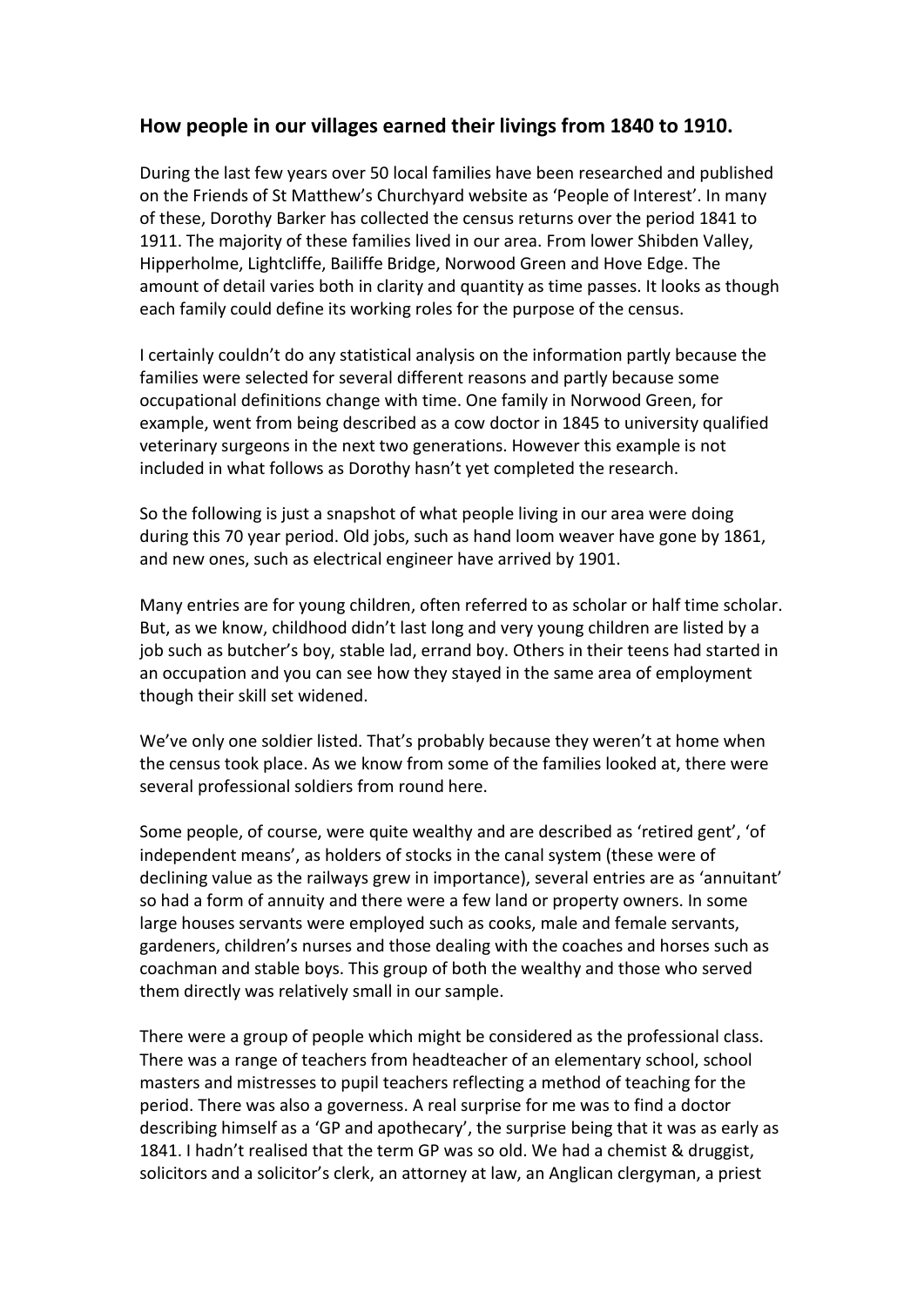and a Wesley local preacher; there were also two publishers and booksellers. An auctioneer appears as do land surveyors, a land agent, a land steward and an architect.

From long before the census system was introduced, the land round here was managed and its products prepared and sold. As you'd expect we had several farmers. It is the description that they gave themselves which varies. To what extent that was determined by how the questions were asked, I don't know. Some appear just as 'farmer', for others it was determined by how many acres they worked or men they employed. The biggest farm had 72 acres and 3 labourers. We had one that, understandably, doubled up as a farmer & butcher. There was one farmer who specialised in horses and many farm labourers.

There were butchers, two butcher apprentices, a milk dealer, corn miller, breadmaker (and an oat bread maker) bakers and grocers. Though not to do with the land, far from it, there was a fish fryer and a fish merchant.

Helping to keep the population clean there were laundries run by a proprietor with a laundress, laundry man, van driver and carter.

Our population was well provided for clothing. Several tailors and dressmakers are recorded with some quite specialised trades as well. Straw bonnet maker, cordwainer, shoemaker (the difference is timing as far as I can see. The first term was in use throughout earlier periods - it might be derived from 'workers in Cordovan leather' - by the 1850s it was replaced by the latter term), milliner, bonnet maker, apron & pinafore maker and a stocking knitter. Allied trades included tanners, curriers and leather merchants. Presumably some of these worked at James Lees works on Halifax Road.

When we look to see what other shops or services might be available almost all are still available today. Though you might have a journey to buy your newly-made barometer. There is, even now, a chair maker and an upholsterer in Hipperholme. You could have your house decorated by a master painter or a house painter & paper hanger. We had a manager of tobacco & cigar business and a tobacco dealer & umbrella repairer. Other tradespeople included joiners, shopkeepers, blacksmiths, two cabinet makers, a wood turner, a photographer a silversmith and a plumber. In addition to these, in the area were hairdressers, florists, confectioners, a china & glass dealer and a fancy goods dealer.

To keep businesses running, there were several clerks, bookeepers but no accountants nor auditors. In the office was a shorthand typist, office boys and a teller. Banks are represented by two bank clerks. Out selling products (in addition to those mentioned later) we had commercial travellers, a boiler insurance rep (representative), a paper merchant agent and an oil hawker.

Coal was vital both for steam powering the millsand domestically for cooking and heating. Some coal could be found locally at mines in the Walterclough Valley,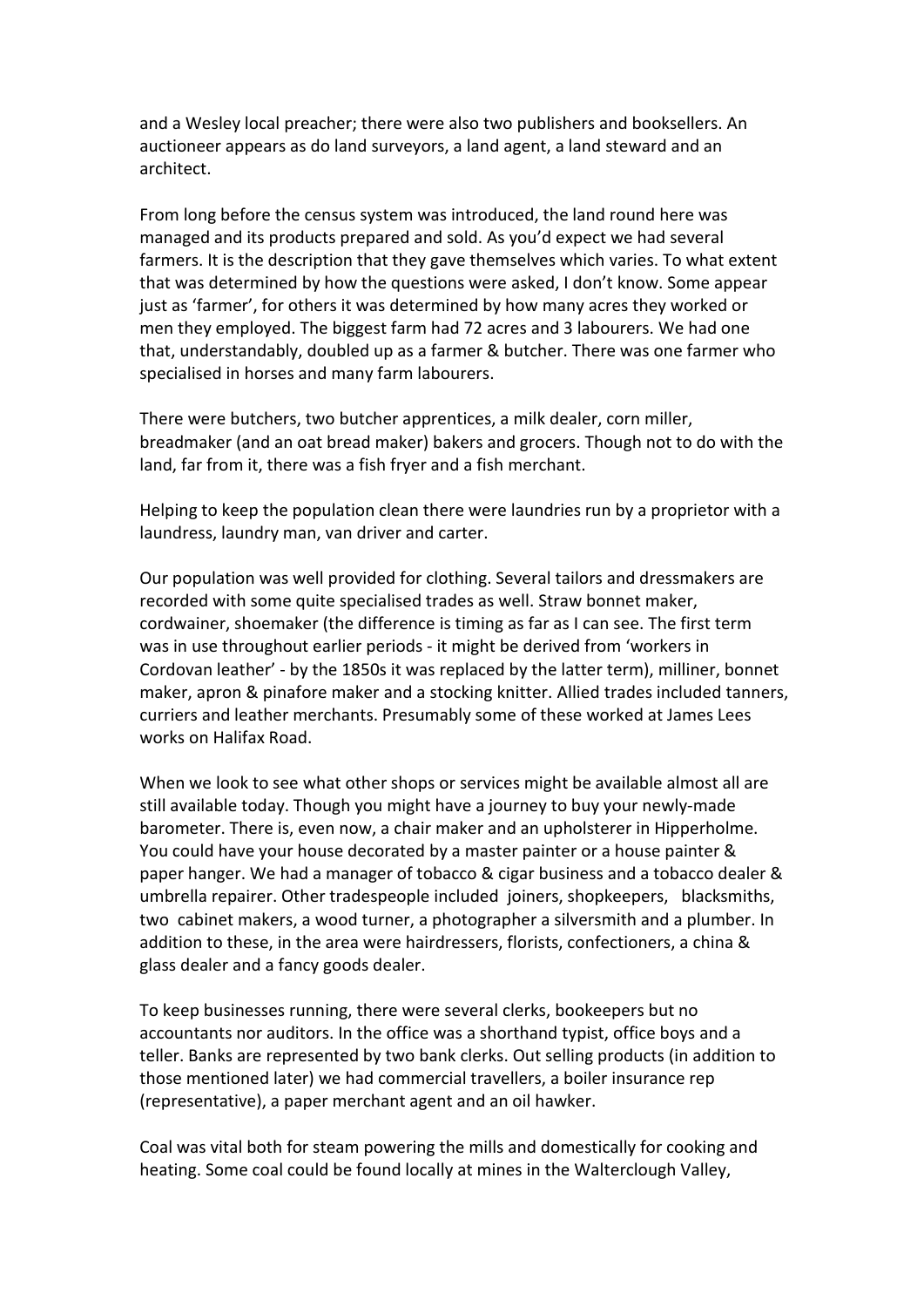Norwood Green and under land that would become Lightcliffe Golf Club. There were 2 proprietors (one served as a magistrate) and a coal merchant. However most who had 'coal' as part of their job description were working at or near the coal face itself. A miner, a hewer of coal, several banksmen, a hurrier in the mine, one who filled carts and drove them and the oddly named 'coal pit hanger on'. A banksman was a person who worked at the mouth of a mine shaft or pit, supervising the loading of coal and the lowering and raising of the cage. One man certainly multi-tasked as coal merchant, baker and confectioner; an interesting combination.

In an area such as ours, especially as the population grew, there was a large demand for the principal building material, stone. As we know we had stone quarries from Hove Edge, through Lightcliffe to Norwood Green as well of those in Northowram and Southowram. Like many industries the jobs given in the Census had very specific titles. In this category we had a managing director stone mine (there was a difference between mining stone - driving tunnels and shafts into the rock - and stone quarries where the stone was taken from the surface working downwards.) Some of the jobs were based on the extraction of the raw material such as delvers, quarry hewer, quarryman; some were servicing the industry such as the quarry blacksmith, the quarry horse driver and the quarry engine tenter. 'Tenters' occur in different industries and describes someone looking after the machinery, basically tending the engine.

Once the stone was out of the ground it needed cutting and shaping done by masons, a sculpter [sic], stone dressers, trimmers and polishers. We even had someone described as a 'lady nipper stone quarry'. For those readers who remember one of the first TV game where the panellists had to guess a contestant's occupation, here would be a mine of unusual tasks. Late in the period are two men who work in the brick trade. As we know there was little demand round here for bricks when stone was still cheap. The balance changed after WW1 as a skilled labour force had been hard hit by deaths and injuries and brickswere easily mass produced with much less skill required.

Most people during this period walked to work. There were woollen mills in Hipperholme, silk and cotton in Brighouse including along the Bradford Road from Bailiffe Bridge and Firth's Carpets. Also there was a brewerery, maltings and a large tannery close to Lane Ends in Hipperholme. Between the 1901 and 1911 trams services arrived and people could travel further to work.

Though there is no record in this sample of anyone working on the trams, the railway is represented with a railway goods inspector, a plate layer, a porter and a station cleaner. In an associated trade, there is a railway carriage cloth weaver.

All of the work would have been created a thirst and the alcoholic drinks industry is well represented with a common brewer, a maltster, a brewer's driver and a number of publicans and innkeepers. In this sample there are several local pubs named; The Horse Shoes (now The Poplars on Wakefield Road, The Sun Inn, The White Bear (note the spelling), The White Horse, The Travellers, The Whitehall, The Malt Shovel -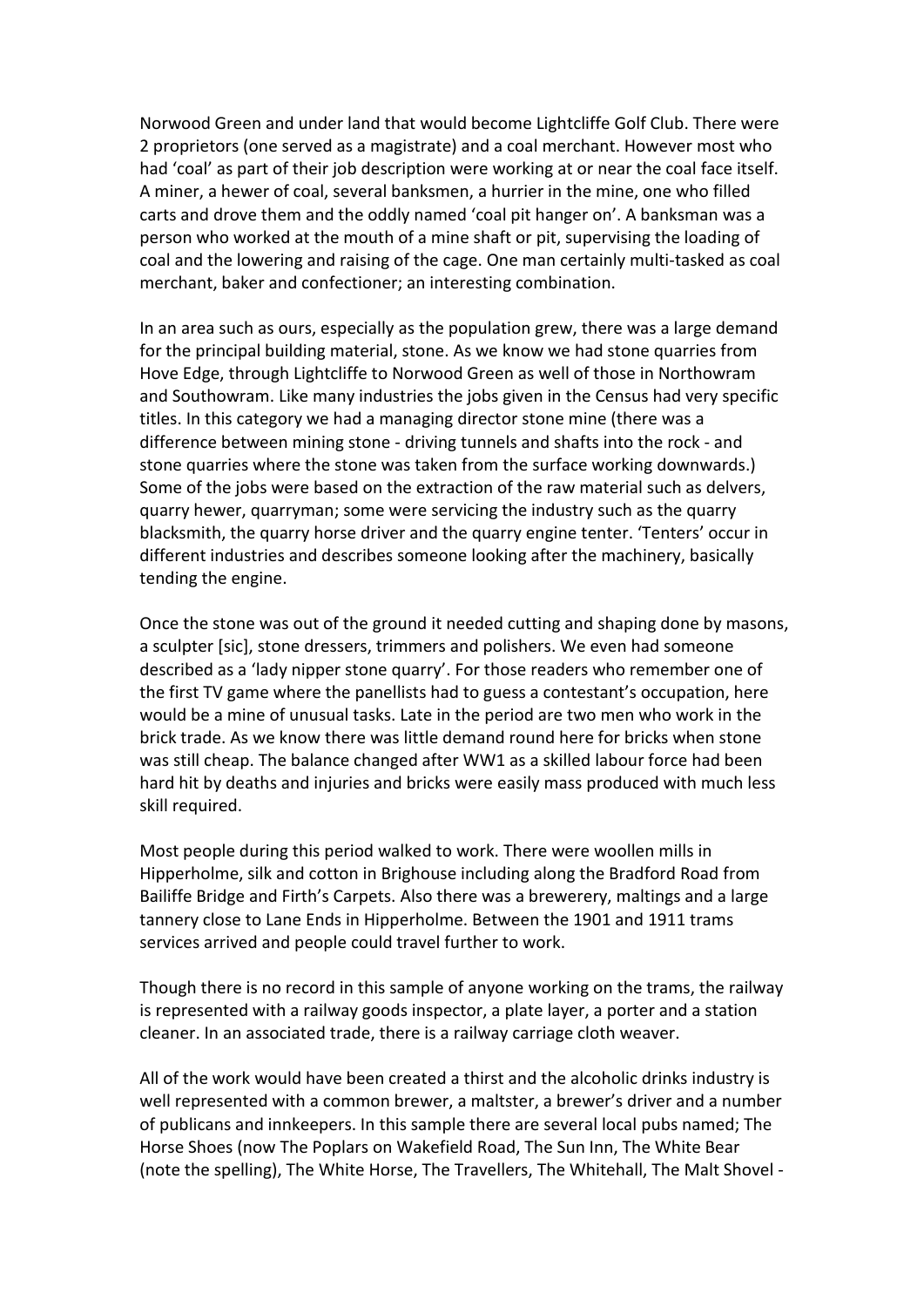next to Coley church, Joiner's Arms at Hove Edge and the Coley Mill. Naturally these had staff as barmaids and barmen. One man was a licenced victualler.

By far and away most people worked in textiles. Many of the roles had similar titles, perhaps only the raw material differed. So we have weavers, drawers, spreaders, winders, reelers and creelers (this one, as I know from a very brief experience, could involve tying on wool from bobbins feeding the looms so that there was a continuous supply and the looms could keep going. Absolutely vital as the weaver was probably paid by the length produced, pieces for piece work.), doffers - often young boys looking after bobbins - and many others. There were a couple of millwrights and one wheelwright.

There were silk mills in Brighouse from 1843 and by 1870 there were 7 mills. Cotton came earlier by 1792 and again, by 1870 there were 16 cotton companies in the Brighouse area. Wool was processed from very early times and was a very important part of our local economy during this period.

From the time of the 1861 census, the manufacture of carpets becomes a major source of employment. Possibly because it was a complex process, the number of different jobs is extensive.

The carpets were designed by designers assisted by a colour mixer manage, a colour mixer tapestry carpet and a carpet colourer. There were two factory managers, overlookers and, of course, a time keeper.There were setters (I don't know what they did) for both Axminster and tapestry carpets. I don't know if these two terms were for the same style of carpet manufacture. Other skills included loom turners, winders (including one for jute) and dyers.

There was a different style of carpets compared with the standard Axminster woven. This was a Brussels carpet and occupations were designated that way - a Brussell weaver, Brussell winder, Brussel designer, creeler in Brussels carpet factory.

After the carpets had been made several additional processes were involved including cropper, presser, carpet sewer, menders and a sewer of dregs of carpets. Once complete the carpets were stored in warehouses overseen by clerks and warehousemen and were sold by salesmen and fitted by carpet fitters.

The silk trade is represented from 1861 though there appeared to be few working in this. I think the nearest silk mill would have been on the way into Brighouse near to Wellholme Park.

Our first entry for a cotton worker came in 1871. Again many of the trades are in common with silk and wool, just with cotton added. There are references to the dying of the cotton together with a cotton merchant. At least one of the card makers was producing for both cotton and wool.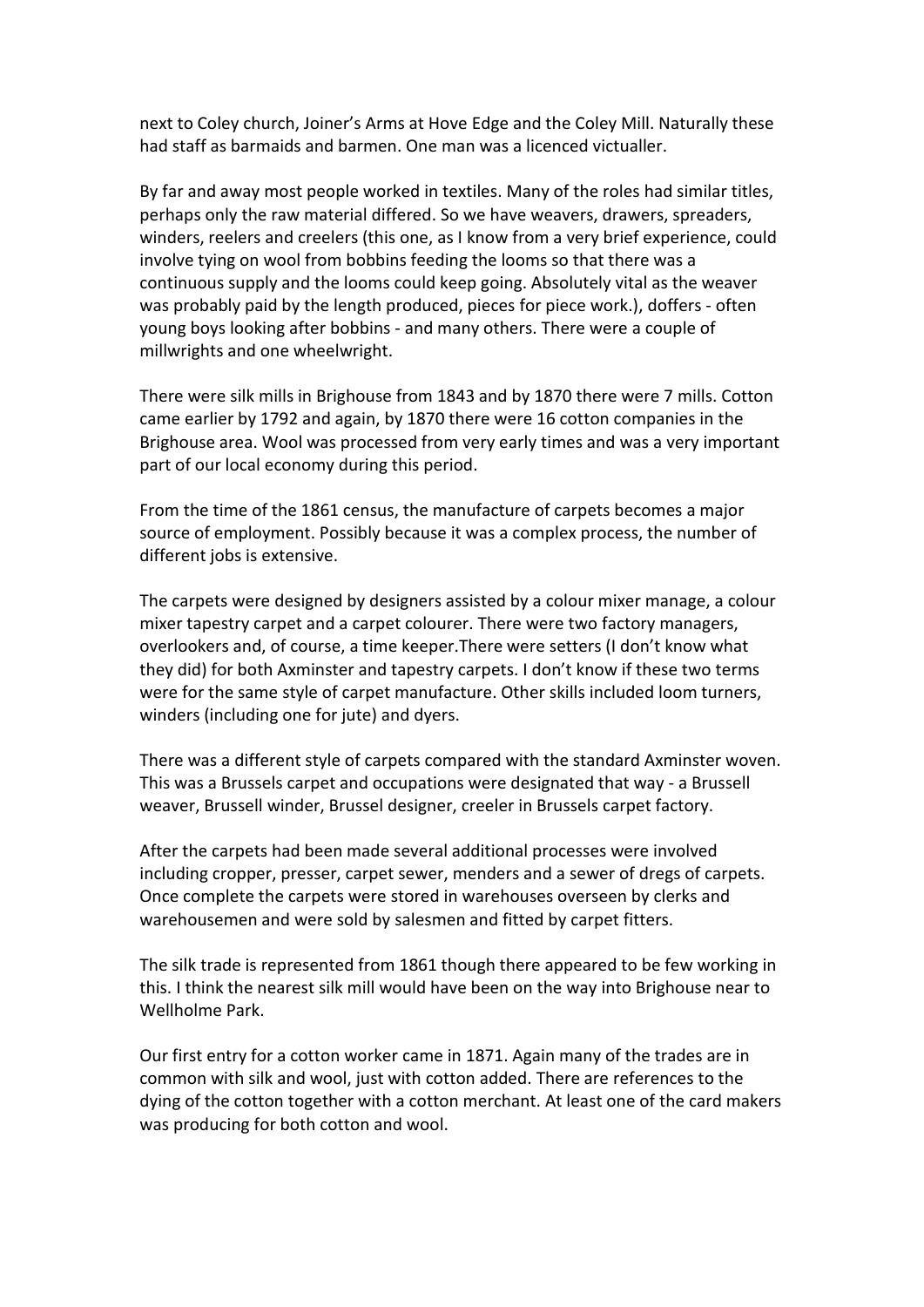There were far more entries for those working in the wool trade and these began in 1841. The manufacturers included those for wool and burler worsted. There were, of course, wool merchants, some of considerable substance and listed as landowner as well. Woolcombers, wool sorters,staplers, overlookers, rovers, wool spinners and a woollen stuff weaver. Entries are specific, so we have worsted added to the standard description. The number of these suggests that the manufacture of worsted cloth was very important round here. (Worsted is defined as a smooth compact yarn from long wool fibres used especially for firm napless fabrics. The name comes from a village in Norfolk.) All levels of worker are included from skilled weavers to labourers and millhands.

There were many other jobs in the textile trade but without a specific material mentioned. Weavers and millhands could have been working in any of these areas but there was no evidence that, for example, a weaver in wool would ever change to working with silk or cotton. Several entries refer to stuff goods - defined as a finished textile suitable for clothing - including a stuff weaver, stuff finisher and stuff presser who placed the cloth within sheets of special stiff press paper and passed it into a hot-pressing machine which gave the finish to the cloth. There was even a stuff manufacturer who was out of work at the time of the census. There was one shalloon weaver; this was a lightweight twilled fabric of wool or worsted. Other materials mentioned included linen and jute.

A master cardmaker employed 2 men and 12 hands; other card related jobs included a card setter and a tenter for the card machine. There were leather belt makers, these could have been items of clothing but, more likely, refers to the belts used to drive the machines in the mills. Other jobs included a weaver of blankets, a tapestry fringer, an apprentice spindle maker and a thimble maker.

Other associated trades included dyeing of materials and wire working. In our area dyers themselves, finishers, pressers, a joiner and labourers together with a representative and commercial salesman. Wire had an important part to play within all aspects of the textile trade primarily in the carding process. Cardmakers were dying out by mid-century as the process became more mechanised but still totally reliant on short pieces of wire. We had a wire drawer, a die cutter and, even, a thick wire drawer.

Putting the metal trades, often associated with the textile industries, together with engineers of various types we have an iron planer, labourer in iron and brass works, iron moulder, brass finisher, brass moulder, teamer in the Low Moor Iron works, iron master and an iron merchant.

The first appearance of an electrical engineer is in 1901 and, similarly, for a telegraph engineer as early as 1881. We had a chemical student and an analytical chemist, a boiler maker, a steam valve fitter, mechanics and mechanical engineers.

In any census there are jobs which aren't easy to categorise so here are a few; a tin trunk worker, labourer pleasure gardens, packer labourer sanitary department,